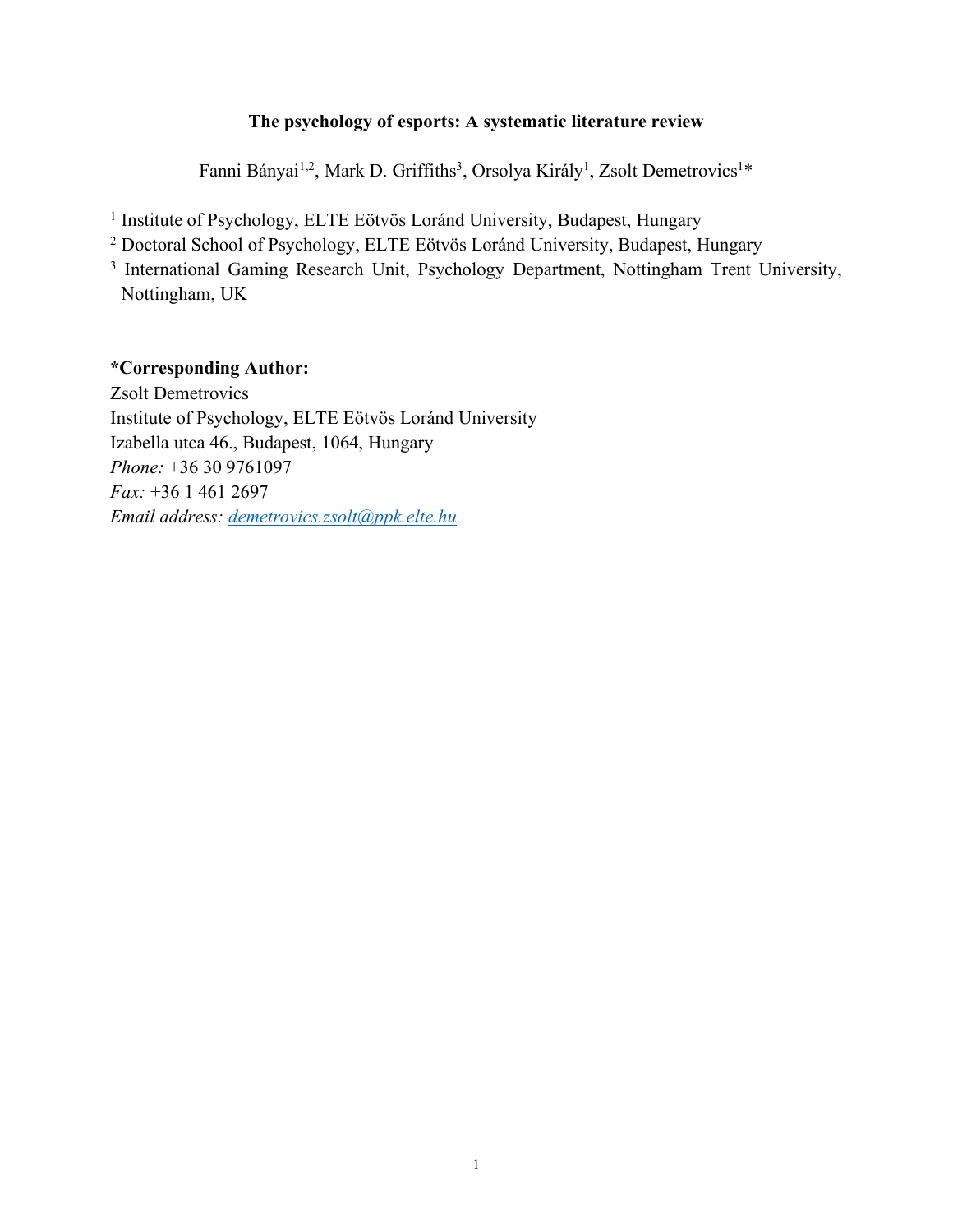# **The psychology of esports: A systematic literature review**

# **Abstract**

Recently, the skill involved in playing and mastering video games has led to the professionalization of the activity in the form of 'esports' (electronic sports). The aim of the present paper was to review the main topics of psychological interest about esports and then to examine the similarities of esports to professional and problem gambling. As a result of a systematic literature search, eight studies were identified that had investigated three topics: (i) the process of becoming an esport player, (ii) the characteristics of esport players such as mental skills and motivations, and (iii) the motivations of esport spectators. These findings draw attention to the new research field of professional video game playing and provides some preliminary insight into the psychology of esports players. The paper also examines the similarities between esport players and professional gamblers (and more specifically poker players). It is suggested that future research should focus on esport players' psychological vulnerability because some studies have begun to investigate the difference between problematic and professional gambling and this might provide insights into whether the playing of esports could also be potentially problematic for some players.

**Keywords:** Esport; Professional video gaming; Competitive video gaming; Gambling; Poker; Video games; Gaming motivations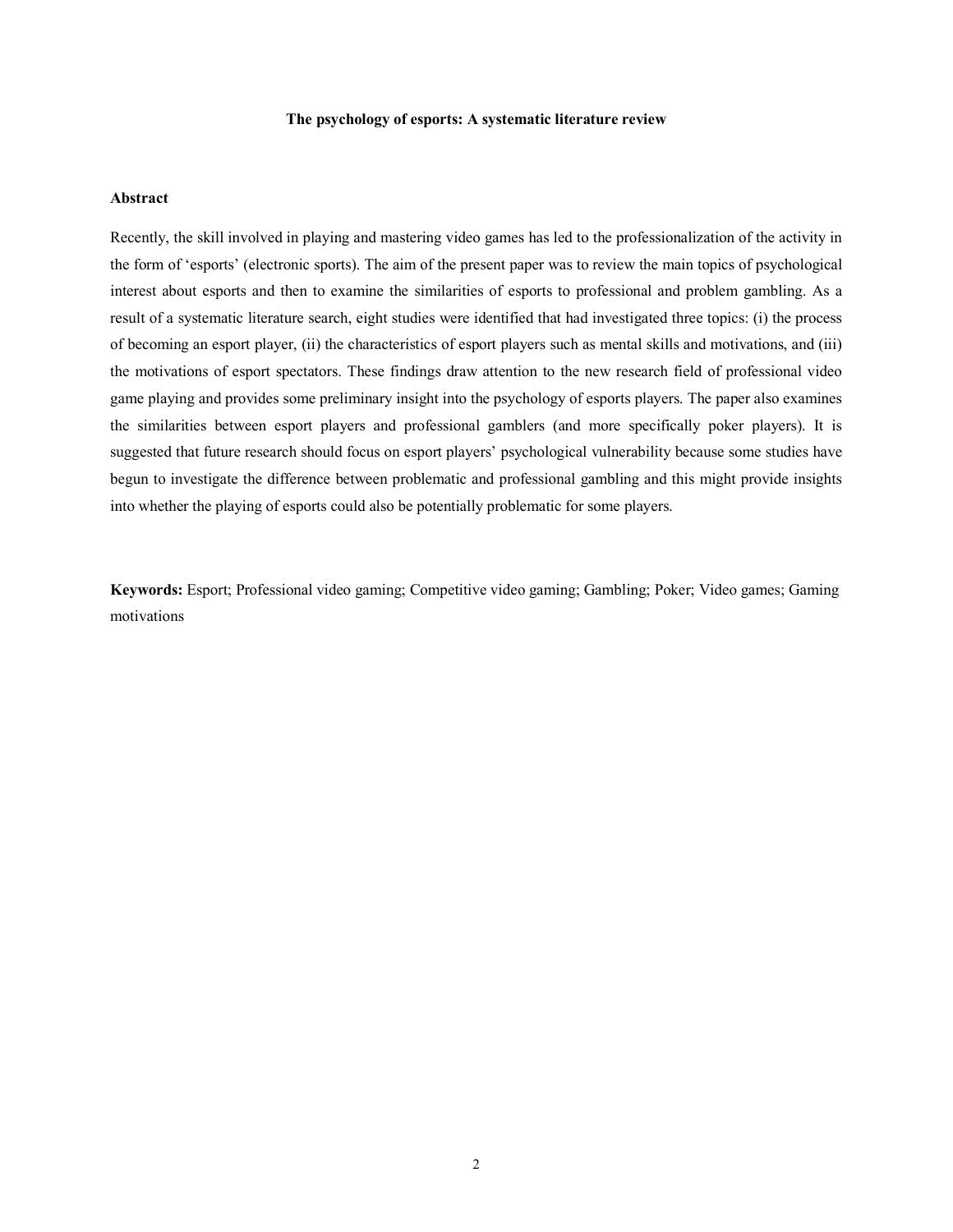# **Introduction**

Playing video games has become one of the most popular recreational activities, not just among children and adolescents, but also among adults too (Entertainment Software Association 2017). Video games have changed throughout the past five decades, and have developed from early standalone games such as *Space Marines* (1962) and *Pong* (1972) into collaborative and competitive games played via massively multiplayer online environments, where millions of players can play simultaneously against the games' non-player enemies or against other players. More recently, video game playing has become professionalized and for a small minority of players has become a career option in the world of competitive gaming (Faust et al. 2013; Griffiths 2017). This new professional type of video gaming activity has been termed esports (electronic sports). Esport is a new area in the gaming culture, and is starting to become one of the most essential and popular part of video game communities, especially among adolescents and emerging adults.

Competitive video game communities started out in South Korea, and the popularity of FPS (First Person Shooter) games, RTS (Real Time Strategy) games and MMORPGs (Massively Multiplayer Online Role-Playing Games) provided a base for the emerging competitions, not only in Asia, but also in Western countries and regions (Taylor 2012; Wagner 2006). Globally, there are now thousands of video game players who define themselves as professional gamers (i.e., so-called esport players and pro-gamers). Although the FPS and the RTS genres have retained their popularity, the new MOBA (Multiplayer Online Battle Arena) games have become the most popular genre in esports. As a recent global esport market report (Newzoo 2017) noted, the esport economy grew 41.3% (up to \$696 million) in 2017, and esport brand investment is expected to double by 2020. It is estimated that the global esport audience has reached 385 million, and that 45% of them play esport games, 23% view esport streams, and 32% both play and view esport streams (Newzoo 2017).

There are different definitions of what esports comprise although there are some similar characteristics. Ma and his colleagues (2013) drew attention to the fact that esport players differ from casual gamers. An esports player is a professional gamer who plays for competition, rather than for fun and/or relaxation, and define gaming as their job. Casual gamers play for fun and recreation, and to entertain themselves (Ma et al. 2013). Wagner (2006) provided a detailed definition of esport as *"an area of sport activities in which people develop and train mental or physical abilities in the use of information and communication technologies"* (Wagner 2006). Hemphill (2005) adds that esports are *"alternative sport realities, that is, to electronically extended athletes in digitally represented sporting worlds"* (p.199). More pragmatically, esports have been defined as *"an umbrella term used to describe organized, sanctioned video game competitions, most often in the context of video game tournaments"* (Whalen 2013). In summary, according to these definitions and descriptions, esports are alternate sports, and a special way of using video games and engaging in gameplay (Adamus 2012).

A number of scholars have attempted to theoretically compare esport to other sports confirming the assumption that esport is similar to other sporting activities (Adamus 2012; Taylor 2012; Wagner 2006). According to Guttman's (2004) and Suits' (2007) characteristics that define an activity as sport, esport can be classed as a sport because it includes play (i.e., voluntary, intrinsically motivated activity), the events are organized and governed by rules,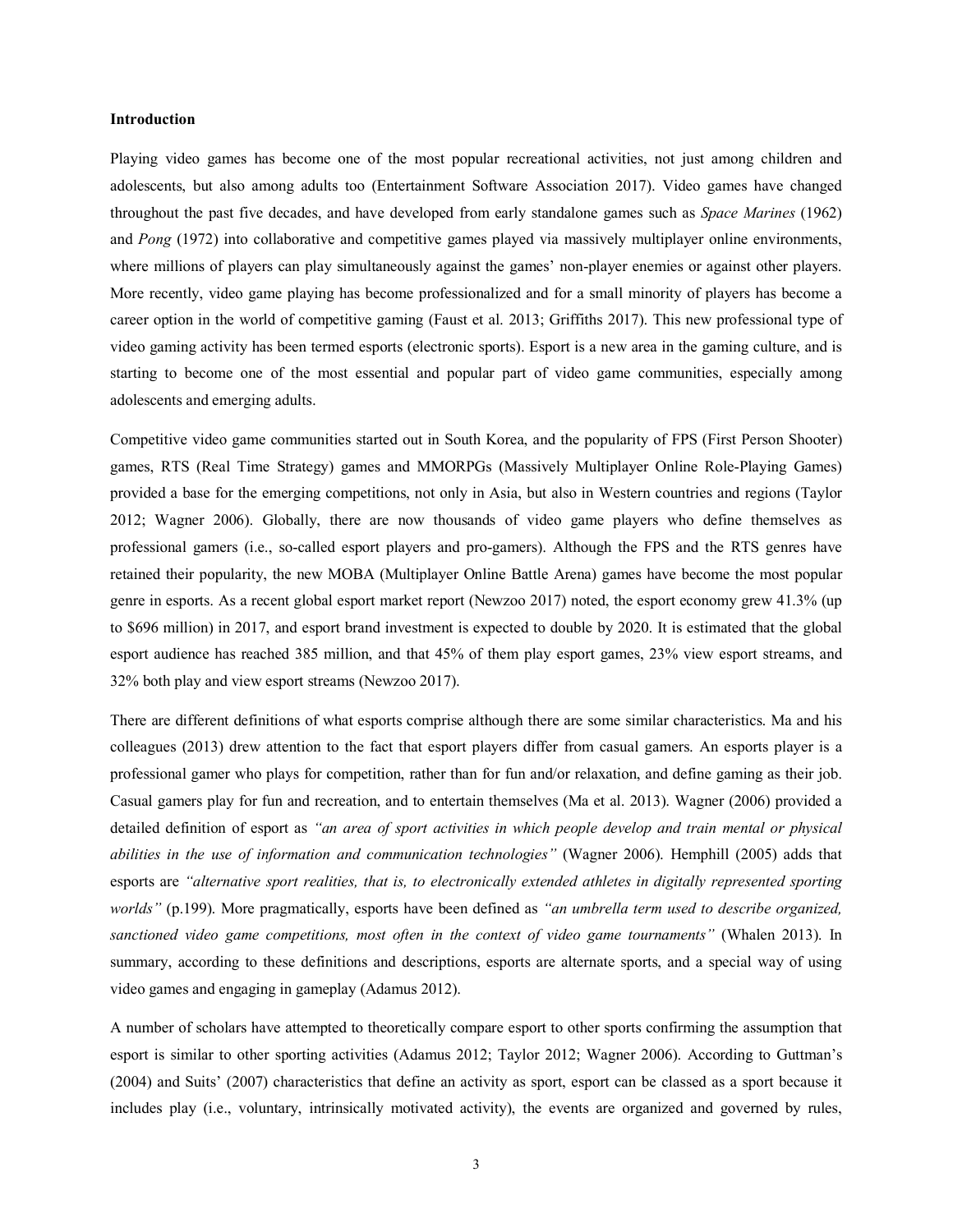includes competition with the outcome of a winner and a loser, and comprises skill. Esports also have a large following via online streaming platforms such as *Twitch* and *YouTube*. Furthermore, such activities can be played via a Local Area Network (LAN) connection between computer devices, the events are hosted by sponsors, and have esport play-by-play commentaries, jumbotrons (i.e., large televised screens), sizeable live audiences, and large cash prizes for the best gamers (Adamus 2012; Jenny et al. 2016; Jonasson and Thiborg 2010; Lopez-Gonzalez and Griffiths 2016).

Taylor (2012) also highlighted in her work, that the rules of esport tournaments, systems, play, judging, and broadcasting can be similar to traditional sports, and professional gamers can be compared to the requirements and practice of the athletes of professional sports (i.e., training, practice, and physical and mental states of athletes). According to Jenny and his colleagues (2016), two of Guttmann's (2004) criteria need further elaboration before esport being classed as a professional sport. The first criterion concerns physical performance and the extent to which there is a skillful and strategic use of the player's body (because not all of it is used when playing). However, there are many sports in which only specific body parts are used when competing (e.g., darts, snooker, shooting) so this criterion on its own would not rule out esports being classed as a true sport. The second criterion concerns institutional stability, which means esport requires centralized rules for regulation and stabilization to be recognized as a sport, and not just viewed as a juvenile recreation activity (Jenny et al. 2016). The different types of esport games (e.g., first person shooters, MOBA games) with specific rules make it more difficult to achieve institutional stability. However, global esport organizations already exist, like the International e-Sports Federation (IeSF), supporting esport games to be recognized as professional sports, and providing institutional basis for regulation and stabilization (International e-Sports Federation 2017). Nevertheless, it remains a future task to come to a consensus about whether esport is a genuine sport or not.

To understand the background of the new gaming phenomenon of esport, the exploration of the motivational patterns of the video game use is arguably the most important topic. This is particularly relevant because Griffiths (2017) noted that when video gaming becomes an occupation and career where players make a financial living rather than engaging in the activity as a hobby, it potentially changes the motivations of gaming. Many researchers have examined the motivations of gamers, and even if the theoretical basis and the examined video game genres are different, some general and common motivational patterns have been found according to various empirical studies carried out. For instance, Vorderer and his colleagues (Vorderer 2000; Vorderer et al. 2003) found that the most essential elements underlying gaming motivations are interactivity and competition. Interactivity is the opportunity to communicate and cooperate with other gamers in the online environment, and competition is the mechanism by which gamers can compare themselves to each other. Sherry and colleagues (Greenberg et al. 2010; Sherry et al. 2006) outlined similar motivational patterns among grad school and high school students who played video games, including arousal, challenge, competition, distraction, fantasy, and social interactions. According to their findings, motivations were different depending upon the age of the gamer. The most important motivations for younger gamers were competition and challenge (those in the  $5<sup>th</sup>$  grade), while older gamers were more motivated by challenge, social interactions, arousal and distraction (students in the  $8<sup>th</sup>$  and  $11<sup>th</sup>$  grades).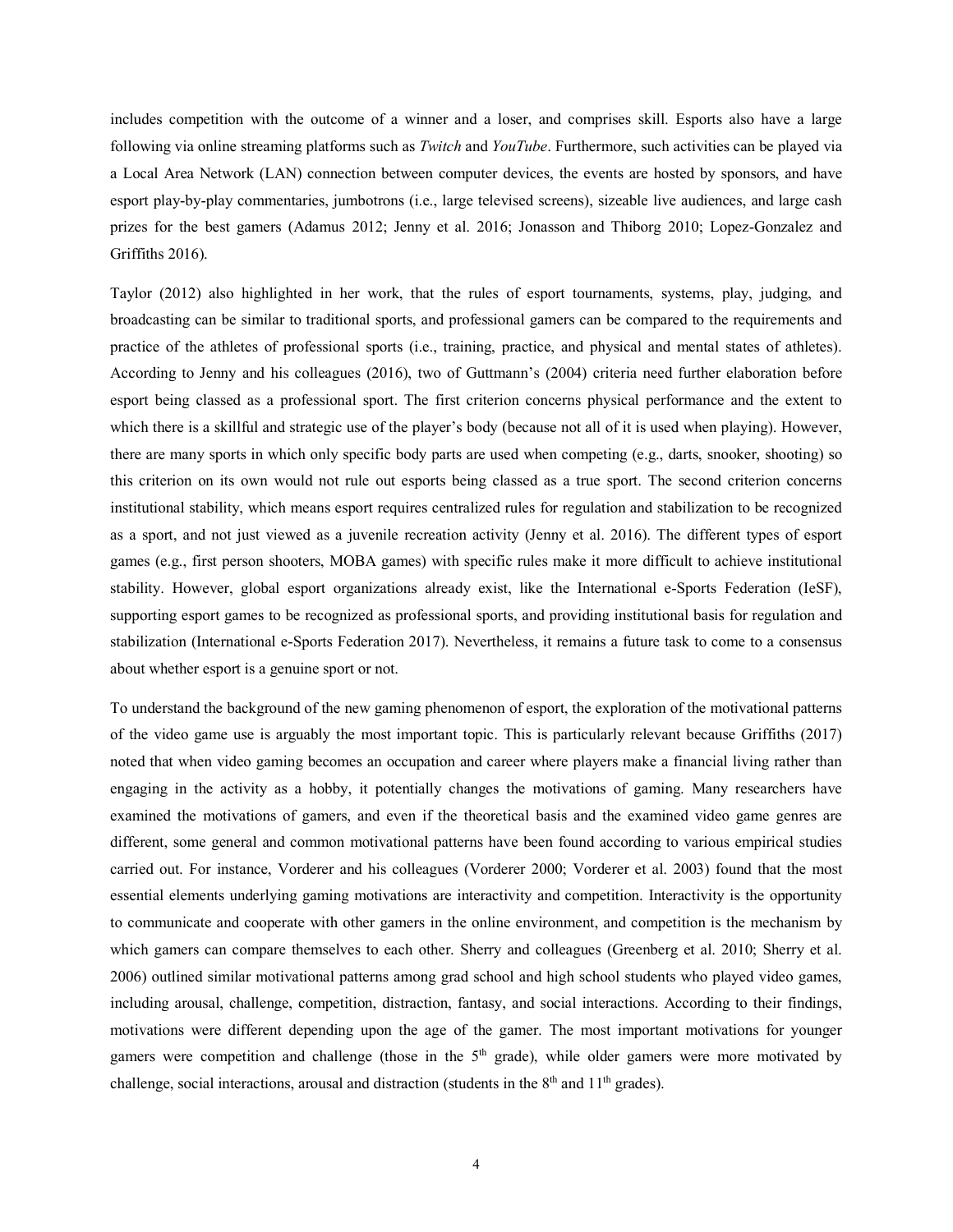Yee (2006a, 2006b) explored the motivations of MMORPG players. Among the motivations for playing were achievement motivations (advancement, mechanics, competition), social motivations (socializing, relationship, teamwork), and immersion factors (discovery, role-playing, customization, escapism). The Motivation of Online Games Questionnaire developed by Demetrovics and his colleagues (2011) examined gamer motivations in a more general way. However, their results showed similar motivational patterns among gamers to other empirical studies (i.e., escapism, coping, fantasy, skill development, recreation, competition, and social). One of the common findings of these different studies is that competition is one of the most essential motivations in the playing of video games. Thus, players who identify themselves as a professional esport player should have higher levels of competitive motivation although other playing motivations are also likely to be different from non-professional and casual players. Despite the popularity of esports, few empirical studies appear to have investigated the psychological profile of professional gamers. Furthermore, there are no systematic reviews of the psychological literature to date. Consequently, the present literature review aimed to review recent empirical research that has focused specifically on esport (i.e., professional gaming) from a psychological perspective.

#### **Methods**

The present study aimed to collate and review all the empirical studies concerning esport from a psychological perspective published between 2000 and 2017. Given that competitive gaming only started to occur after videogames could be played online and against other people, the year 2000 was chosen as a start date for the search because the playing of videogames competitively did not exist prior to this date. The data collection included all studies published between January 2000 to July 2017. The literature search comprised the following databases: *Google Scholar*, *Science Direct*, *PubMed*, and *Web of Knowledge*. The following keywords were used in the respective search engines: 'esport video gam\*'; 'professional gam\*'; 'pro gam\*'; 'competitive video gam\*'; 'esport competitive video gam\*'; 'sport video gam\*' and 'professional video gam\*'. Each search was performed not only in titles of the papers, but also in the abstracts (where this option was available) for the following reasons: (i) the title words in the paper can sometimes be limited and may not specifically mention esport; and (ii) the authors could use various synonyms or different terms that equated to the definitions of esport.

A total of 30 papers were found as a result of the systematic search. However, based on the inclusion criteria (i.e., an empirical study containing new primary data and published in a peer reviewed journal in the English language), a total of 22 papers were excluded because they were either non-empirical (n=11), were published in conference proceedings or student theses  $(n=8)$ , or were not specifically focused on esport  $(n=3)$ . This left a total of eight empirical studies that met the inclusion requirements (see Table 1).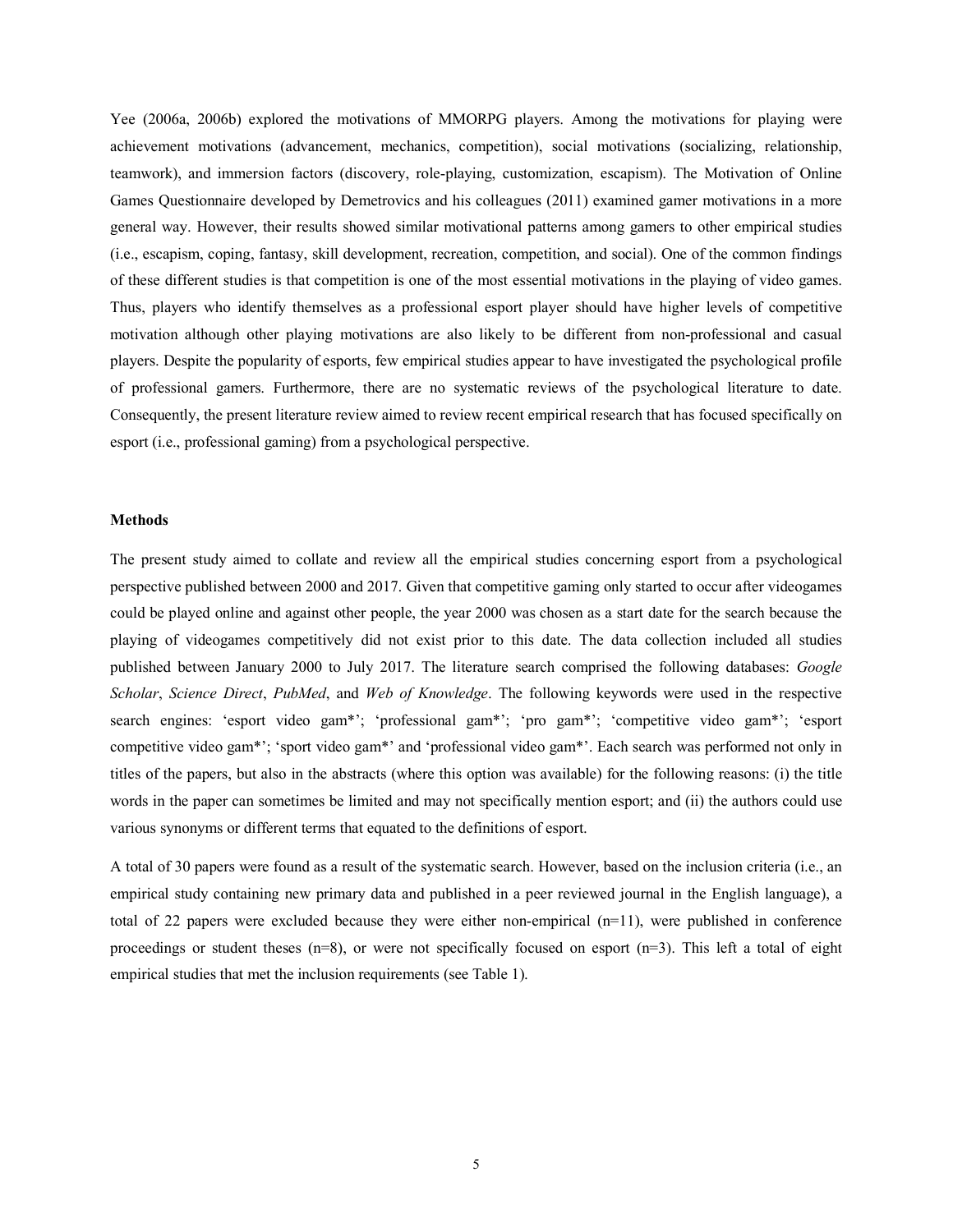**Table 1. Summary table of esport focused psychological studies** 

|   | <b>Study</b>                        | Country                        | <b>Sample</b>                                                                                                        | <b>Method</b> and<br>procedure                                                                                                                                                          | <b>Statistical</b><br>analysis                                                                                                  | Main goals of study                                                                                                                                                                                                                          |
|---|-------------------------------------|--------------------------------|----------------------------------------------------------------------------------------------------------------------|-----------------------------------------------------------------------------------------------------------------------------------------------------------------------------------------|---------------------------------------------------------------------------------------------------------------------------------|----------------------------------------------------------------------------------------------------------------------------------------------------------------------------------------------------------------------------------------------|
| 1 | Lee<br>and<br>Schoenstedt<br>(2011) | <b>USA</b>                     | 515<br>college<br>students and<br>athletic event<br>attendees                                                        | Convenience<br>sampling method.<br>Data<br>were<br>collected in sport<br>management<br>related<br>courses,<br>athletic<br>and<br>at<br>events<br>on<br>campuses                         | Multiple<br>regression<br>analysis                                                                                              | To<br>compare esport game<br>patterns with traditional sport<br>involvements and to examine<br>how the related motivations<br>affect the time spent on<br>esport gaming.                                                                     |
| 2 | Weiss<br>and<br>Schiele (2013)      | Germany                        | 360<br>esport<br>players                                                                                             | Self-report<br>questionnaire.<br>Completed<br>at<br>World<br>Cyber<br>Games (WCG) in<br>Cologne<br>in<br>November 2008                                                                  | Multiple<br>regression<br>analysis,<br>group<br>comparison<br>$(t-$<br>and<br>F-test),<br>and<br>Variance<br>Extracted<br>(AVE) | which<br>investigate<br>To<br>competitive<br>hedonic<br>and<br>needs have influence<br>on<br>of esports<br>continuous use<br>according<br>to<br>uses<br>and<br>gratifications theory.                                                        |
| 3 | Lee, An, and<br>Lee $(2014)$        | South<br>Korea                 | 103<br>esport<br>spectators                                                                                          | Self-report<br>questionnaire.<br>Completed at the<br>2013 League of<br>Legends<br>World<br>Championship<br>Finals<br>at<br>the<br>Yongsan e-Sports<br>Stadium<br>on<br>October 5, 2103. | <b>Bivariate</b><br>correlations,<br>multiple<br>regression<br>analysis                                                         | To explore the motivational<br>pattern for watching esport<br>(more specifically, League of<br>Legends) broadcasts,<br>and<br>how these motives effect the<br>satisfaction of viewers.                                                       |
| 4 | Martončik<br>(2015)                 | Slovakia,<br>Czech<br>Republic | 108<br>esport<br>players,<br>54<br>casual<br>players                                                                 | Self-report<br>questionnaire.<br>Sent via e-mail or<br>directly to<br>$in-$<br>game<br>message<br>systems                                                                               | Group<br>comparison<br>(ANOVA,<br>independent-<br>samples<br>t-<br>test)                                                        | To investigate the difference<br>between esport players (more<br>specifically, solo vs. team<br>players, team leaders vs. non-<br>leaders) and casual players in<br>gaming motivations, and how<br>gaming satisfies their life<br>goals.     |
| 5 | Kim<br>and<br>Thomas<br>(2015)      | South<br>Korea                 | Nine<br>esport<br>players, two<br>team<br>coaches, two<br>team<br>directors and<br>one<br>psychological<br>counselor | Interviews<br>with<br>the<br>participants<br>(StarCraft<br>players, coaches<br>and psychological<br>counselor)                                                                          | Interview<br>analysis<br>based<br>on<br>grounded<br>theory<br>methodology<br>(Glaser and<br><b>Strauss</b><br>1967)             | To develop the stage theory<br>model of professional esport<br>players,<br>where<br>the<br>motivations<br><i>(extrinsic</i><br>and<br>intrinsic), goals and learning<br>style change during<br>the<br>process to become an esport<br>player. |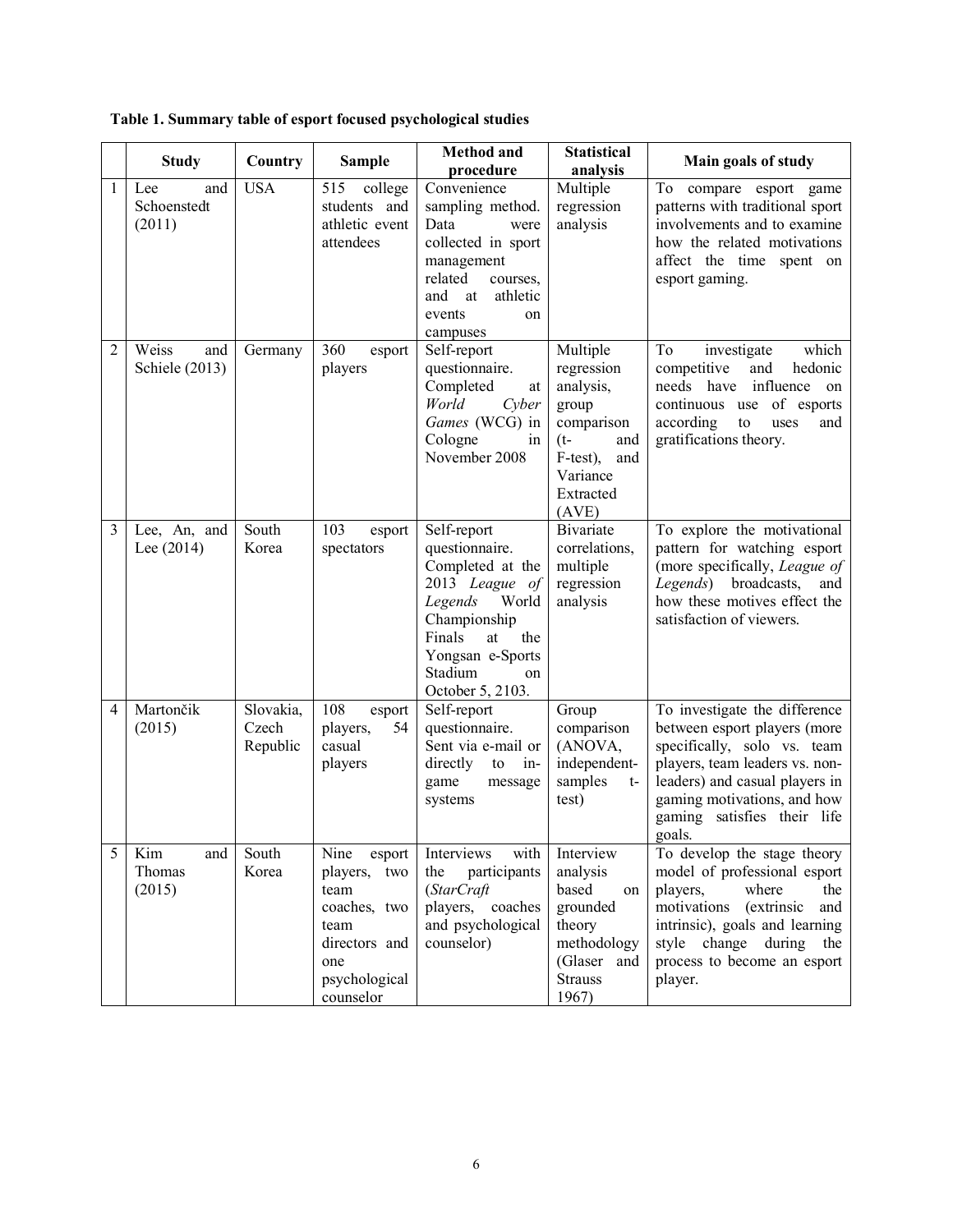| 6 | Seo (2016)    | South      | 10<br>esport   | Field<br>(i)                | Subsequent          | To explore the elements of      |
|---|---------------|------------|----------------|-----------------------------|---------------------|---------------------------------|
|   |               | Korea,     | players        | observations<br>at          | thematic            | esport consumption<br>which     |
|   |               | USA,       |                | real-world                  | analysis            | make<br>attractive<br>the       |
|   |               | Australia, |                | eSports                     | based on a          | professionalized esport career  |
|   |               | <b>New</b> |                | tournaments                 | hermeneutic         | for players, to investigate the |
|   |               | Zealand    |                | (South<br>Korea,            | interpretive        | reasons why players pursue      |
|   |               |            |                | USA,<br>Australia,          | framework           | this career, and to follow the  |
|   |               |            |                | <b>New</b><br>Zealand)      | (Thompson           | players'<br>identity            |
|   |               |            |                | 10<br>(ii)<br>semi-         | 1997)               | transformation<br>into          |
|   |               |            |                | structured                  |                     | professionalized<br>gamer       |
|   |               |            |                | phenomenological            |                     | identity.                       |
|   |               |            |                | with<br>interviews          |                     |                                 |
|   |               |            |                | esport players              |                     |                                 |
| 7 | Hamari<br>and | <b>Not</b> | 888<br>esport  | Self-reporting              | Component-          | To<br>the<br>investigate        |
|   | Sjöblom       | specified  | viewers        | questionnaire,              | based PLS-          | motivational<br>background,     |
|   | (2017)        |            |                | data was collected          | <b>SEM</b> (Partial | why people watch esport on      |
|   |               |            |                | online on eSports           | Least               | the internet.                   |
|   |               |            |                | related<br>sub-             | Squares             |                                 |
|   |               |            |                | <i>Reddits.</i><br>Twitter, | Structural          |                                 |
|   |               |            |                | Facebook, similar           | Equation            |                                 |
|   |               |            |                | pages                       | Modeling)           |                                 |
| 8 | Himmelstein   | <b>USA</b> | Five<br>esport | Semi-structured             | Interview           | To identify the mental skills   |
|   | et al. (2017) |            | players        | interviews<br>with          | analysis            | and possible obstacles of       |
|   |               |            |                | competitive                 | based on the        | esport players to achieve       |
|   |               |            |                | League of Legend            | inductive           | better performance.             |
|   |               |            |                | players                     | and                 |                                 |
|   |               |            |                |                             | deductive           |                                 |
|   |               |            |                |                             | content             |                                 |
|   |               |            |                |                             | analysis (Elo       |                                 |
|   |               |            |                |                             | and Kyngäs          |                                 |
|   |               |            |                |                             | 2008)               |                                 |

# **Results**

The eight studies comprised three main topics: (i) becoming an esport player (i.e., the identity and transformation of esport players), (ii) the characteristics of esport players (mental skills, motivational patterns, etc.), and (iii) the motivations of esport spectators (i.e., why individuals watch esport).

## *Becoming an esport player*

In a study by Seo (2016), the author focused on different perspectives of esport definition, and examined whether esport was fun or work (or neither) by attending esports tournaments in a number of countries and via in-depth interviews with 10 professional eSports players. Seo's (2016) research goals were threefold, to explore: (i) the elements of esport consumption that make the activity attractive to a career of a professional esport player, (ii) the reasons why esport players want to pursue such a career opportunity, and (iii) how players progress through the identity transformation to aquire a professional gamer identity. Seo (2016) characterized professional esport playing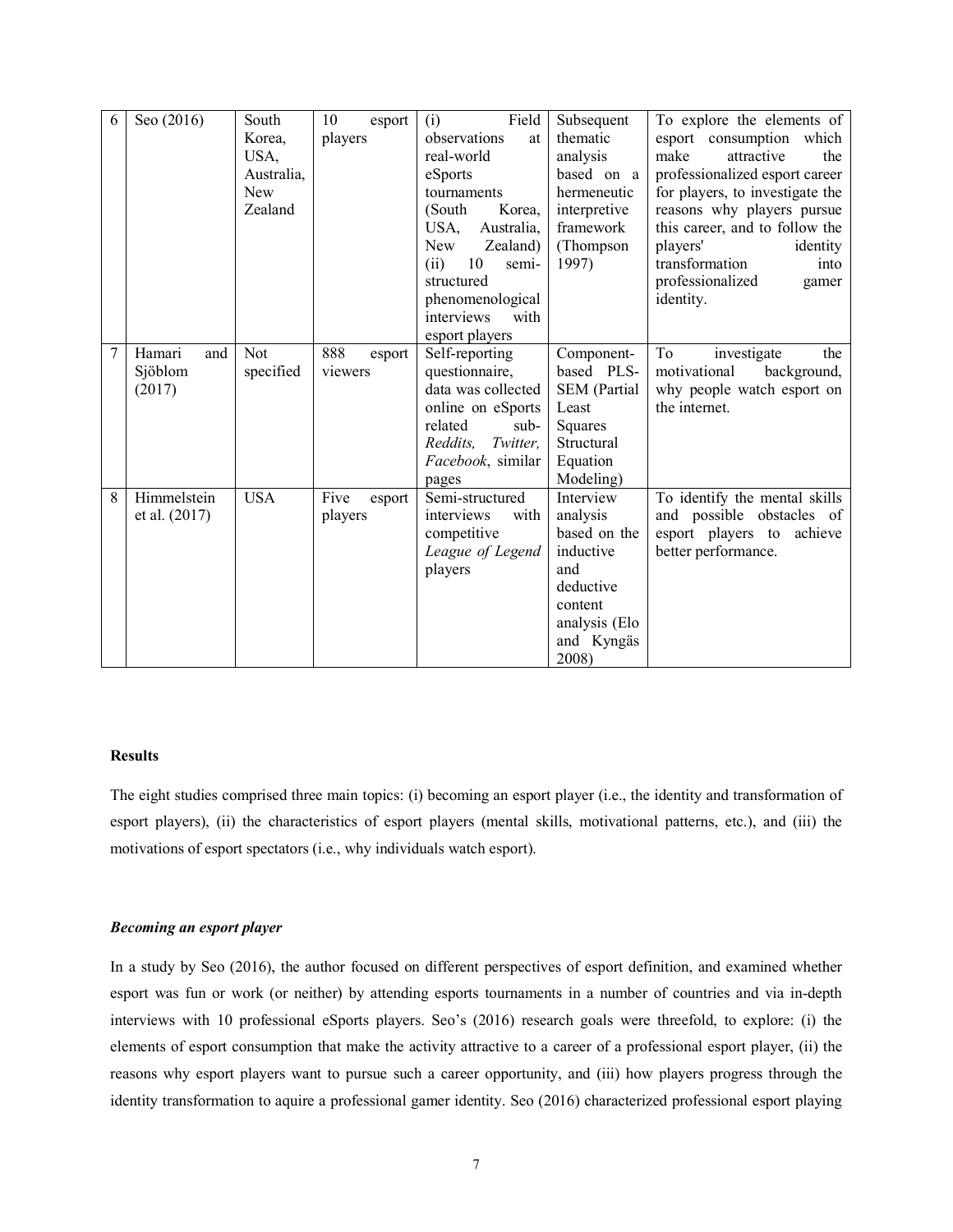as a serious leisure activity, following Stebbins' (1982) definition. Serious leisure can be defined as an intermediate activity between casual leisure and work with beneficial implications, such as gaining self-concept and identity development during the activity (e.g., amateur sport attendance). In Seo's study (2016), professional esport players claimed that the main elements that attracted players to pursue a career in esports were the celebration of the mastery of skills, the pursuit of self-improvement, and the importance of fairness, equity, and mutual respect (i.e., via online/LAN tournaments, formal institutional rules, and the norms and codes of esport government). However, esport players were determined to aquire a professional career, and that the 'journey' gave them opportunity to experience high self-esteem, accomplishment, and social recognition. Even though esport is a serious leisure activity, the professional players still valued the activity as fun and self-motivating. Examining how esport players aquire a professional gamer identity, Seo (2016) identified three stages mapping onto Campbell's (1965) hero's journey monomyth. According to the narratives of esport players, in the first stage ("*the call to adventure*") players viewed games as casual leisure activity (playing for fun, knowing the mainstream gamer community). However, they started to form initial perceptions and gain interpersonal relationships in the social world of esport. In the second phase ("*the road of trials*"), they begin the personal transformation to becoming an esport player. For example, they specialize their skills and knowledge about game and mechanics, and their attitudes also change towards gaming and they begin to engage more regularly in esport practices. In the final stage ("*the master of two worlds*"), professional players aquire a new esport gamer identity. They then find the opportunities to confirm this new identity with other important aspects of their daily lives and their global self-concept of being an esports player.

Similarly to Seo (2016), Kim and Thomas (2015) explored the process how a video game player becomes an esport player utilizing activity theory (Engeström 1993, 1999; Engeström et al. 1999). The authors developed a model explaining the gamers' motivational patterns, changing goals, and learning styles while becoming professional esport players from a more socio-cultural perspective. Kim and Thomas (2015) also highlighted that when trying to define esport, it is important to investigate the complex phenomenon more holistically, including not just the esport players, but also the sponsors, fans, and the whole esport society. From this standpoint, Kim and Thomas (2015) developed their stage theory model of professional video game players by interviewing South Korean professional esport players (n=9), coaches (n=2), team directors (n=2) and a psychological counselor of professional video game play. After all the interviews, five different stages were developed, where the players' performance and motivational patterns can differ. At the beginning, professional gamers are unexperienced and have to solve tasks they have never seen before (enjoying stage). Following this, they improve their skills, lose their intrinsic motivations, and the enjoyment of gaming (struggling stage). When players gain a more developed competency, they experience the enjoyment of the gaming itself again (achieving stage). Unfortunately, most of the players do not maintain the achieving stage, and no longer have the opportunity to play in an official (professional) capacity. They 'lose' the glory and satisfaction they experienced earlier (and enter the slumping stage) before having to recover (recovering stage). The authors drew attention to the motivational patterns that change during the development of an esport player, highlighting the fact that esport players use these particular video games differently from a casual gamer. This means that playing video games in the higher stages of this model are considered as work (extrinsic motivations) rather than leisure (intrinsic motivations).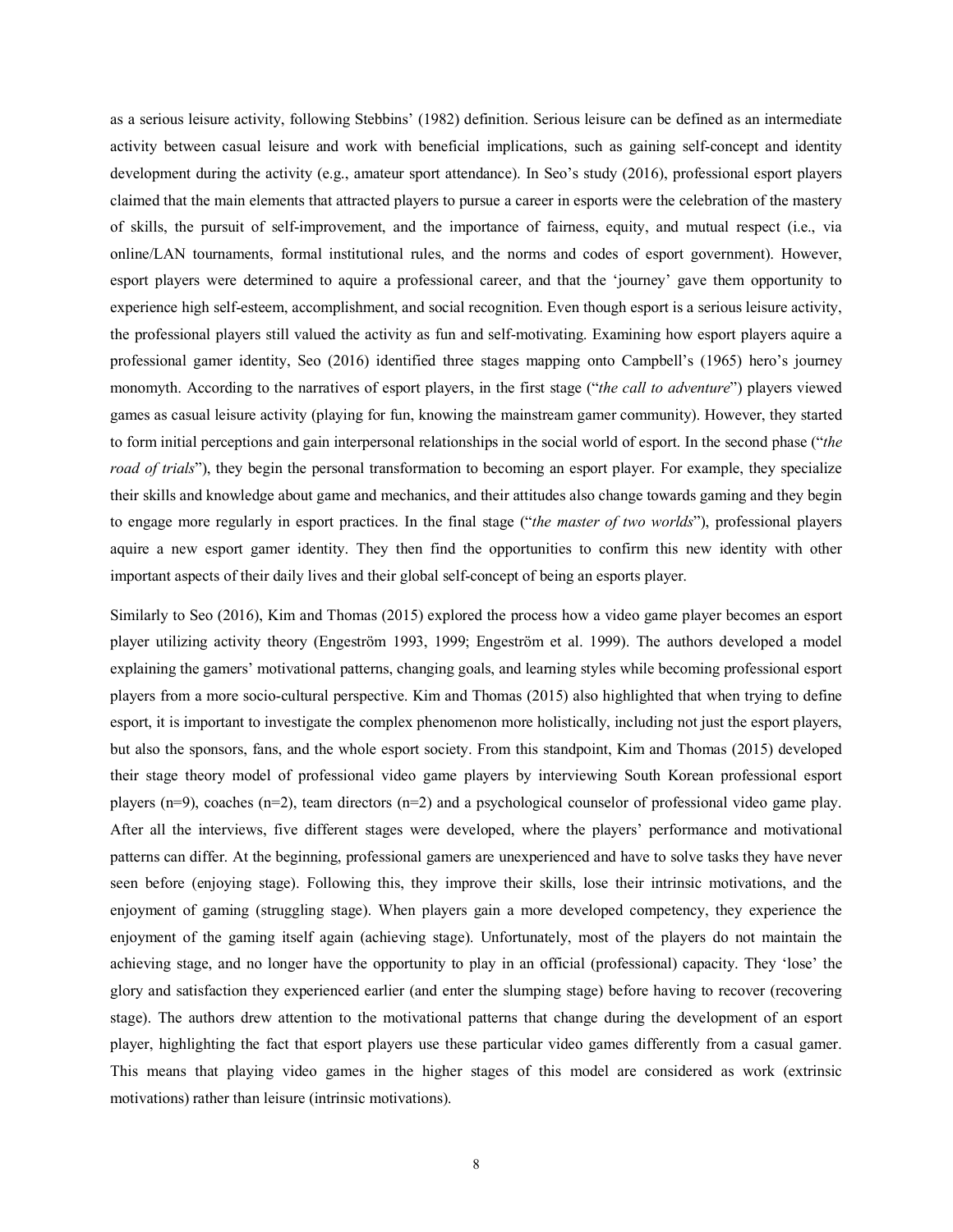#### *The characteristics of esport players*

A recent study by (Himmelstein et al. 2017) interviewing five esport players identified the mental skills and techniques used by esport players in achieving optimal performance in a highly competitive gaming environment. The researchers not only aimed to pinpoint the mental elements of success in esport, but identified the barriers in executing a good performance. For successful performance, emphasized that esport players need to (i) have great knowledge about the video game, (ii) think strategically and make fast and smart decisions, (iii) be motivated to keep moving forward (i.e., not think about the past performances), (iv) be able to separate daily life from performance, (v) avoid being distracted and stay focused, (vi) cope adaptively with the harassment, (vii) maintain a growth mindset (i.e., positive attitude), and (viii) warm up before performance either physically and/or mentally. To achieve optimal performance, it was claimed that players should be able to adapt their opponents, communicate properly with their teammates, and trust their skills. Additionally, they should be capable of developing themselves and their team (i.e., engage in individual skill practice, analyze one's own performance), and set various types of goals (short-term, longterm, process). In addition to the mental elements of performing optimally, the possible barriers of performing were also identified. These barriers related to the elements of optimal performance, such as confidence issues, inadequate coping strategies with anxiety, past achievements and mistakes, harassment, lack of self- and team development (e.g., knowledge about the game, team dynamics, team communication, individual skills), and difficulty in separating life and gaming (Himmelstein et al. 2017).

Three studies focused on exploring the motivations of esport players, examining why such individuals play video games in a competitive way. However, these studies were based on different motivational models. Lee and Schoenstedt (2011) surveyed over 500 college students and athletic event attendees and compared esport to traditional sports by assessing the players' motivations and needs using the theoretical framework of uses and gratifications theory (Katz et al. 1973). Based on previous video game uses and gratifications studies (Kim & Ross, 2006; Lee, Cheon, Judge, Shin, & Kim, 2012; Sherry et al. 2006) the authors assessed the following esport related motivations: social interaction, fantasy, identification with sport, diversion, competition, entertainment, sport knowledge application, arousal, design/graphics, passing time, control, skill building, permanence, and peer pressure. The findings demonstrated that personal and social elements of playing video games influenced individuals' interest in esport. The stronger motivations of spending time on esport playing were competition, peer pressure, and skill building for actual playing of sport. Compared to traditional sport behavior involvement, the study explored similarities between esport and traditional sport consumption (i.e., game attendance, game participation, sports viewership, sports readership, sports listenership, online usage specific to sports, and purchase of team merchandise). The televised viewing and online usage showed the greatest involvement in both esport and sport behavior. In addition, the other three sport consumption elements showed similarity among esport and non-esport players. However in-game participation, radio listenership, and team merchandise purchase were less common among esport players than traditional sport players.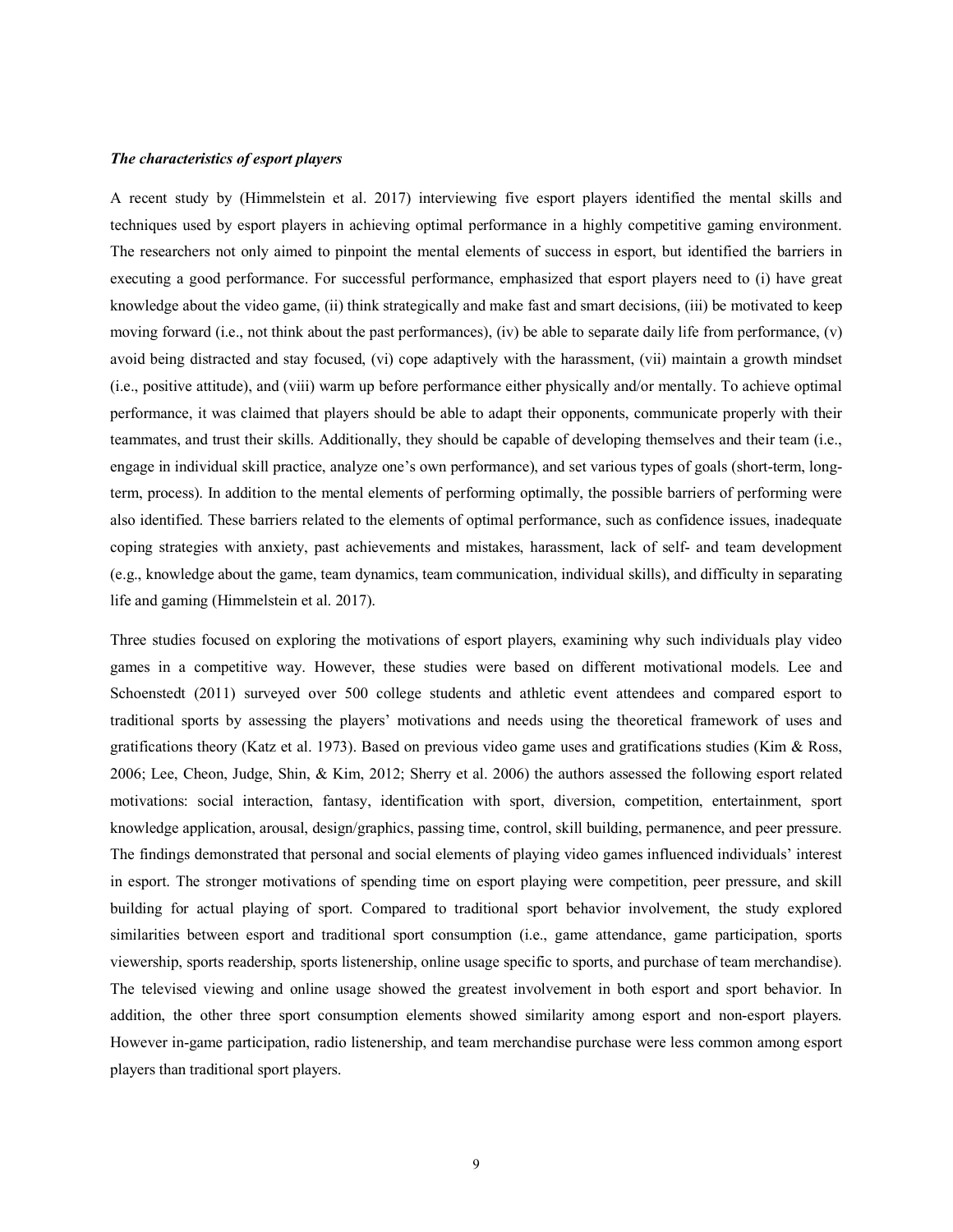From another theoretical perspective, Weiss and Schiele (2013) surveyed 360 esport players and demonstrated which competitive and hedonic need gratifications drive continuous use of esports according to uses and gratifications theory (Katz et al. 1973). The study found that esports can offer services that fulfill players' needs, confirming previous studies focused on the global gaming motivations of online games and competitive offline games (Mäyrä 2008; Phillips et al. 1995; Sherry et al. 2006; Yee 2006a, 2006b). The competition, challenge, and escapism motivations were identified as the need gratifications obtained through esport. Escapism is a motivation of video game usage in general, and means the player uses a video game to avoid thinking about real-life problems, slipping into the character's role, and becoming a persona that the other players will like. This is one of the most critical motivations in problematic video game play and is one of the factors that predict problematic video game usage (Király et al. 2015; Yee 2006b). From this view, escapism can be considered as a motivation that may jeopardize esport players' video game usage and predict more problematic game-related behavior.

In the third study focused on esport players' motivations, Martončik (2015) investigated different aspects of gaming motivations among esport players (n=108) and casual gamers (n=54), and highlighted why professional gamers play video games, and how it satisfied their life goals. Martončik (2015) suggested that the life goals (i.e., intimacy, affiliation, altruism, power, achievement, diversion) of esport or casual players, solo or team players, clan/teamleaders or non-leaders can be different based on the GOALS questionnaire that assessed general long-term life goals (Pöhlmann and Brunstein 1997). Affiliation (i.e., the need to help others, and intense interaction with others) and diversion (i.e., the need for excitement, tension, and new experiences) motivations differentiated the esport players from the casual players, with esport players developing more friendly relationships through membership of a team, and participating in LAN championships. Furthermore, those esport players who were leaders in their teams, also satisfied their need for power by holding a game leader position compared to the non-leader players.

#### *Motivations of esport spectators*

As noted above, esport not only includes players, but also includes organizers and sponsors of esport championships, esports commentators, and the viewing esports audience (Adamus 2012; Jenny et al. 2016; Jonasson and Thiborg 2010). This approach deems it necessary to investigate esport viewers for a more rounded understanding of the phenomenon of professional gaming.

Lee, An, and Lee (2014) examined the characteristics of 103 esport spectators, who attended the 2013 *League of Legends* World Championship Finals. More specifically, they examined the motives of esport viewing and assessed how these motives affected viewing satisfaction. Findings demonstrated that esport viewers watched professional gaming because they enjoyed the drama that occurred during esport matches, as well as the recreation, game commentary, and skills displayed by the professional gamers. Furthermore, team attachment and game commentary strongly contributed to the satisfaction of esport viewing.

From a different perspective, Hamari and Sjöblom (2017) surveyed 888 esport viewers and investigated esport consumers' motivations, to better understand how and why they used this type of media to satisfy their needs based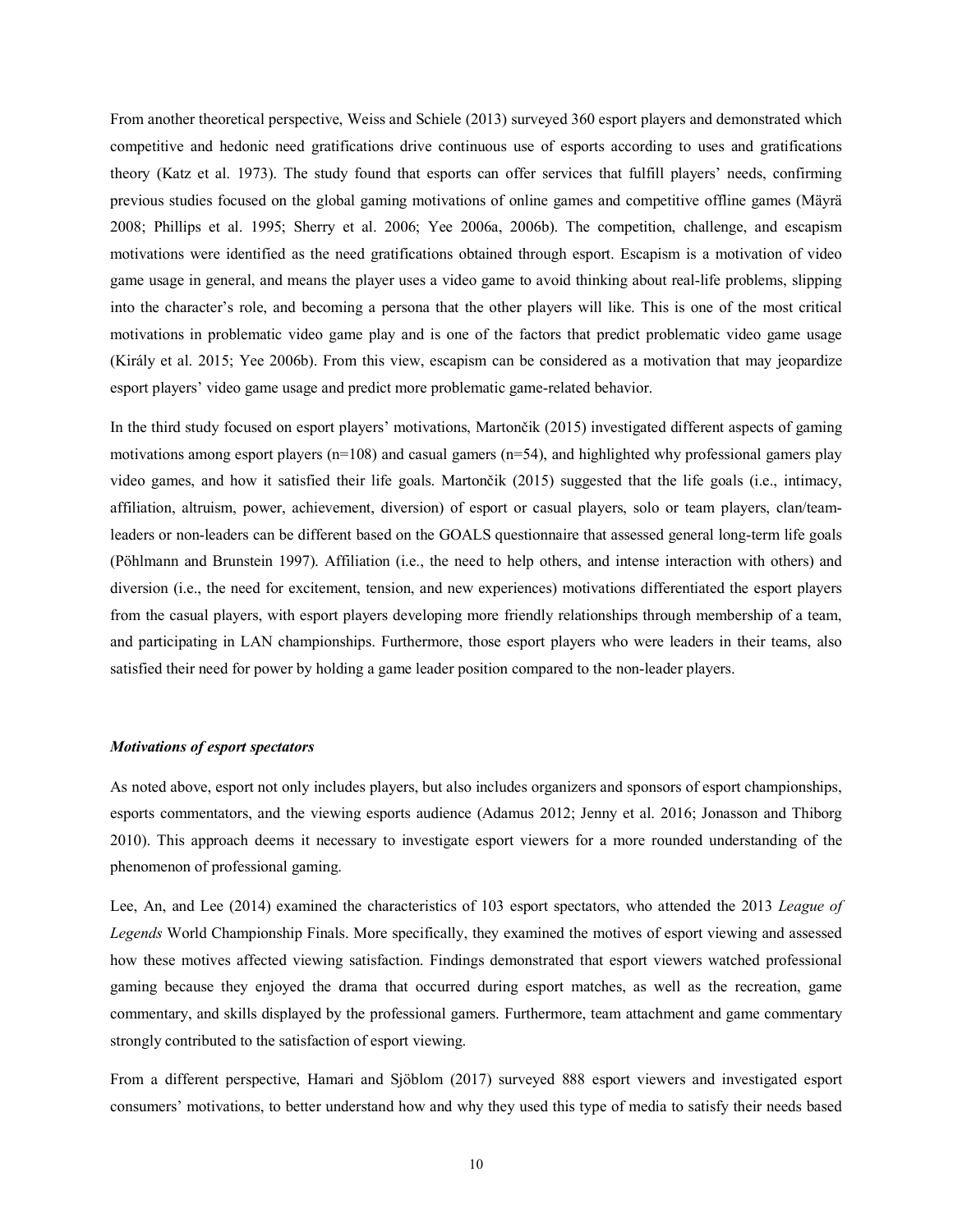on uses and gratifications theory (Katz et al. 1973). The researchers approached esport as a new sport from the sports consumption and motivation perspective. To understand the game mechanics of any esport game it is indispensable to enjoy esport broadcasting, but the aesthetics motivation (visual elements, attractiveness of the sport/game) did not increase the frequency of esport stream viewing. However, novelty (i.e., enjoyment of seeing new players and teams on the sport scene) had a moderate association with esport consumption, but the enjoyment of aggression (i.e., witnessing aggressive/hostile behavior by the players), escapism (i.e., using media to forget/avoid everyday problems), and acquiring the knowledge (i.e., learning about players and teams, collect information, learn new skills) positively influenced the frequency of esport spectating.

#### **Discussion**

The present review aimed to review all empirical studies examining the psychology of esports, and to draw attention to a new field of video game research. However, as demonstrated via a systematic literature search, few studies exist focusing on the psychological aspects of esports. Findings of the review demonstrated that three main topics have been investigated in the psychological literature: (i) the path of becoming a professional esport player, (ii) characteristics of esport players (i.e., mental skills, motivational patterns), and (iii) the motivational characteristics of watching esport. These studies not only provided data about why professional gamers act in such competitive ways, but also showed that becoming a professional esport player appears to be similar to the process of becoming a professional athlete in any given sport. According to Guttman's (2004) and Suits' (2007) characteristics that define an activity as a sport, many similarities can be found between players who play video games in professional way and players who identify as athletes (e.g., training, practice, skill acquisition, dedication to the 'job', etc.). Taylor (2012) also pointed out in her work that professional gamers and professional athletes of traditional sports can be compared along the same requirements and practices including the fixed rules of tournaments, players' preparation for contests (mentally and physically), broadcasting the events, and judging the events.

However, not all scholars support the concept of considering esport as sport. According to previous game studies, Caillois (2001) argues that competitive gaming in general has a negative impact on people and society when gaming engaged in as a free activity becomes a work activity. Caillois (2001) identified six characteristics of playing (i.e., free, separate, uncertain, unproductive, regulated, and fictive). Considering esport as sport, thus gaming as working activity, these playing characteristics are compromised. The playing activity becomes a part of working life, and can negatively affect the concept of playing as free activity. Building on the work of Caillois (2001), Brock (2017) argued that esport could lead to the pursuit of extrinsic rewards over intrinsic ones by playing video games (Ryan and Deci 2000; Ryan et al. 2006). However, the empirical research cited in the present review demonstrates that esport players can be motivated to become professionals via both extrinsic and intrinsic rewards (Kim & Thomas, 2015). Moreover, playing video games in a more competitive way does not help define it as a work or leisure activity. It would appear that esport is a serious leisure activity that players enjoy and that some players can develop themselves during the process of becoming professional gamers (Martončik 2015; Seo 2016). Consequently, research is also needed to examine the extent that adolescent gamers are now viewing their playing of videogames as a career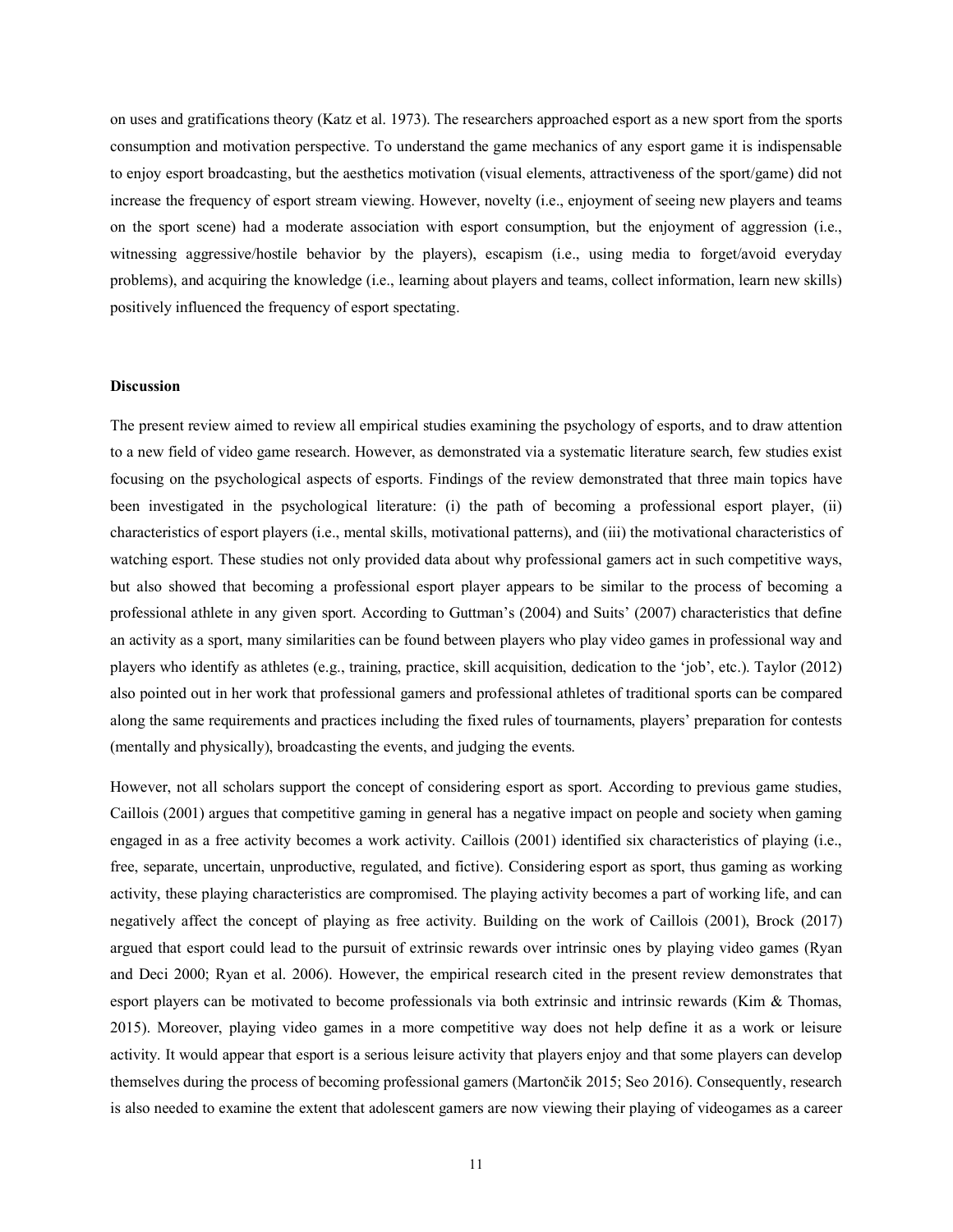choice as opposed to a pure leisure activity. Given the increasing appeal of esports, it is likely that increasing numbers of adolescents will see gaming as an activity from which they can make a living.

From a different perspective, Griffiths (2017) raised interesting questions about the role of excessive gaming and potential addictions (Kuss et al. 2016, 2017). In his writings, he theoretically paralleled professional video gaming to professional gamblers (i.e., poker players), focusing on the similarities of the excessive time they can spend on playing which can be either practicing and/or competing. However, the similarities between gambling and playing videogames have been highlighted in papers going back over 25 years. For instance, Griffiths (1991) compared the psychology of playing videogames with the psychology of playing slot machines. He argued that on both a psychological and behavioral level, slot machine gambling and video game playing shared many similarities (e.g., similar demographic differences such as age and gender breakdown, similar reinforcement schedules, similar potential for 'near miss' opportunities, similar structural characteristics involving the use of light and sound effects, similarities in skill perception, and similarities in the effects of excessive play. In fact, Griffiths described gaming as a "non-financial form of gambling" (p.54) and that slot machine gamblers (particularly those with problems) used money as a way of keeping score (in much the same way that gamers do with the points won or lost while playing). Since then, a number of scholars have highlighted the psychological similarities between gambling and video gaming (e.g., Fisher & Griffiths, 1995; Griffiths, King & Delfabbro, 2014; Johansson & Götestam, 2004; Wood, Gupta, Derevensky & Griffiths, 2004), particularly in the area of structural characteristics and how such features can facilitate repetitive play (e.g., King, Delfabbro & Griffiths, 2010; Wood, Griffiths, Chappell & Davies, 2004).

From a problem gambling perspective, future research should focus on esport players' psychological vulnerability, as some studies have begun to investigate the difference between problematic and professional gambling (Hing et al. 2016; Weinstock et al. 2013). According to research focused on the different ways of gambling on the same activity, McCormack and Griffiths (2012) noted, very little empirical research exists investigating professional gamblers who rely upon skill, knowledge, and playing in a more disciplined way than players who only seek entertainment. Further research has observed some identical characteristics which differentiate problematic gamblers and professional gamblers. Weinstock and his colleagues (2013) found both professional and problematic gamblers reported similar frequency and intensity of gambling. However, pathological gamblers showed poor psychosocial functioning, while professionals' rate of psychiatric distress was within a normal range. Further research should be carried out specifically comparing the psychological characteristics of esports players and problem gamers. While the behavior may be identical (i.e., excessive gaming every single day) the motivations are likely to be very different. Hing and her colleagues (2016) differentiated professional, semi-professional, and amateur gamblers from each other, highlighting that problematic use of gambling can appear at every level of this activity. Moreover, those who played at a professional/semiprofessional level, experienced higher psychological distress, and they were more likely report chasing losses and detrimental financial consequences of gambling. Other studies have also reported that professional poker players can suffer from both problematic and addictive play simultaneously (Recher & Griffiths 2012). Considering that some professional/semi-professional gamblers also appear to display problematic behavior (King et al. 2015) similar research could be carried out on professional esport players.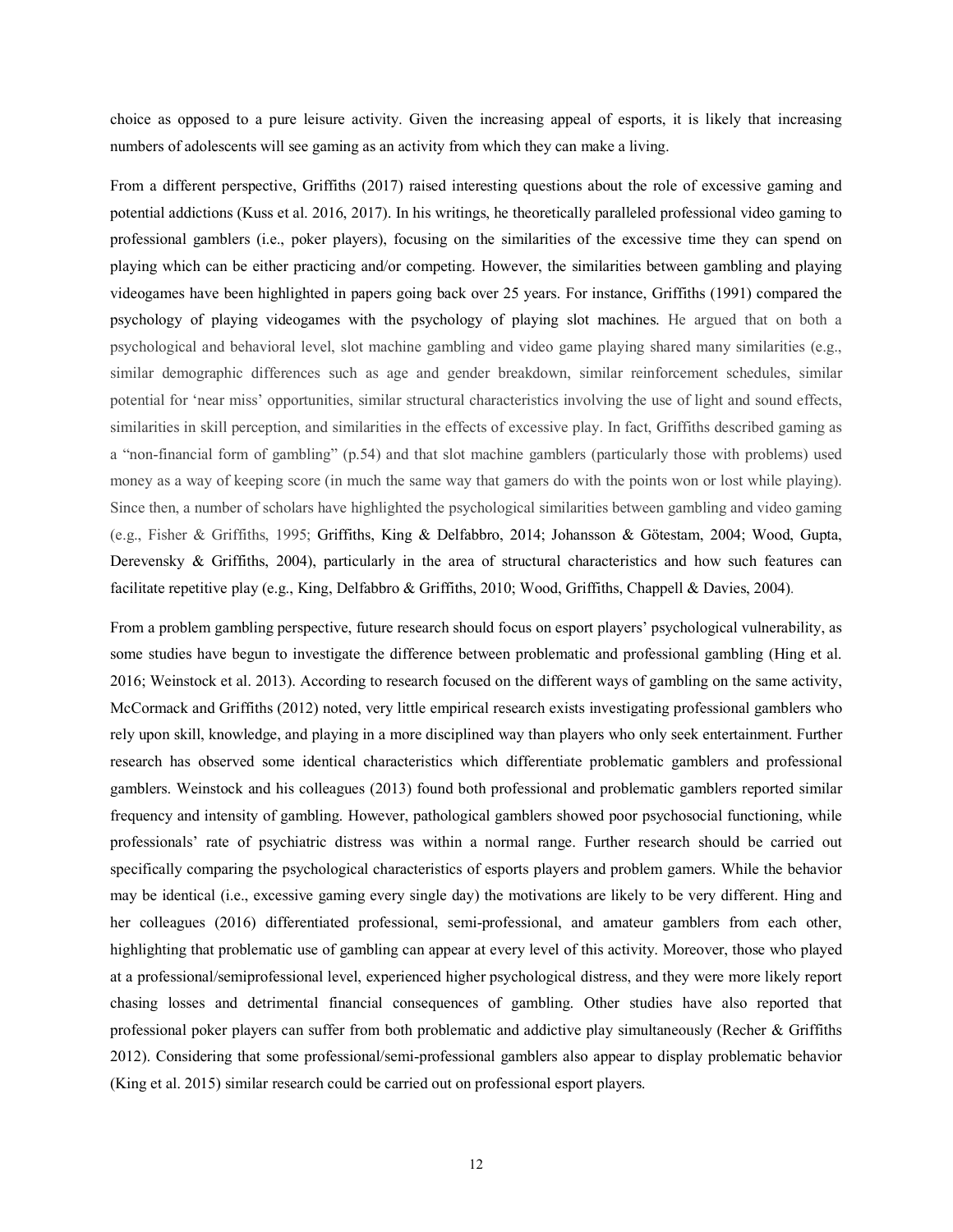Borrowing from the perspective of problematic gambling, further esport research could focus on the fact that professional video game players can also be affected by problematic use due to the level of stress they have to face during practices and competitions. In addition, the lifestyle of esport players can be frenetic, and with the excessive use of games, it can have a negative influence not only on their performance, but on their psychological wellbeing and daily life. In fact, some papers examining excessive professional gaming has questioned whether professional gamers that spend 10 hours or more a day practicing and competing are addicted to gaming or work (Faust et al. 2013; Griffiths 2017).

## **Conclusion**

The present review systematically collated all the published peer-reviewed empirical studies concerning the psychology of esport players, to draw attention to the topic to academics and researchers in an emerging field of gaming activity, and to encourage future empirical studies in the field of sport psychology. In addition to the increasing popularity and attraction of esport, and the psychology of video gaming more generally, these phenomena are often framed as problematic, because of the lack of physical activity and its sedentary nature (van Hilvoorde 2016; van Hilvoorde and Pot 2016) or the intensive, excessive use (Griffiths 2017). However, there is a paucity of empirical data and further research is needed before any definitive conclusions can be made concerning the psychology of esports. To earn the 'sport-status,' esports need to be accepted as a sport worldwide (van Hilvoorde and Pot 2016; Witkowski 2012, 2009), and is already under consideration in about 40 countries (International e-Sports Federation 2017).

Regarding future research directions, further comparison and evaluation of sports and esport is needed, developing the similarities and the differences between such activities. Similarly to the previous theoretical studies highlighted (Adamus 2012; Jenny et al. 2016; Jonasson and Thiborg 2010), esport as video gaming consumption is not just a form of leisure activity or work (Ma et al. 2013; Seo 2016; Seo and Jung 2016). Accepting esport as a genuine sport and the emerging popularity of this activity could lead future empirical studies to applying the tools and methodologies of sport psychology in their design. It is also suggested that research carried out into the psychology of professional gambling (e.g., research into activities such as poker) could also provide frameworks and insights applicable to further studying esports. Examining the phenomenon of esport could reduce the stigma that some professional gamers may face (individuals, teams, and staff, including coaches, managers), and also identify and help overcome any potential difficulties (e.g., the process of becoming a professional player, coping with stress during training and/or matches, problematic video game use).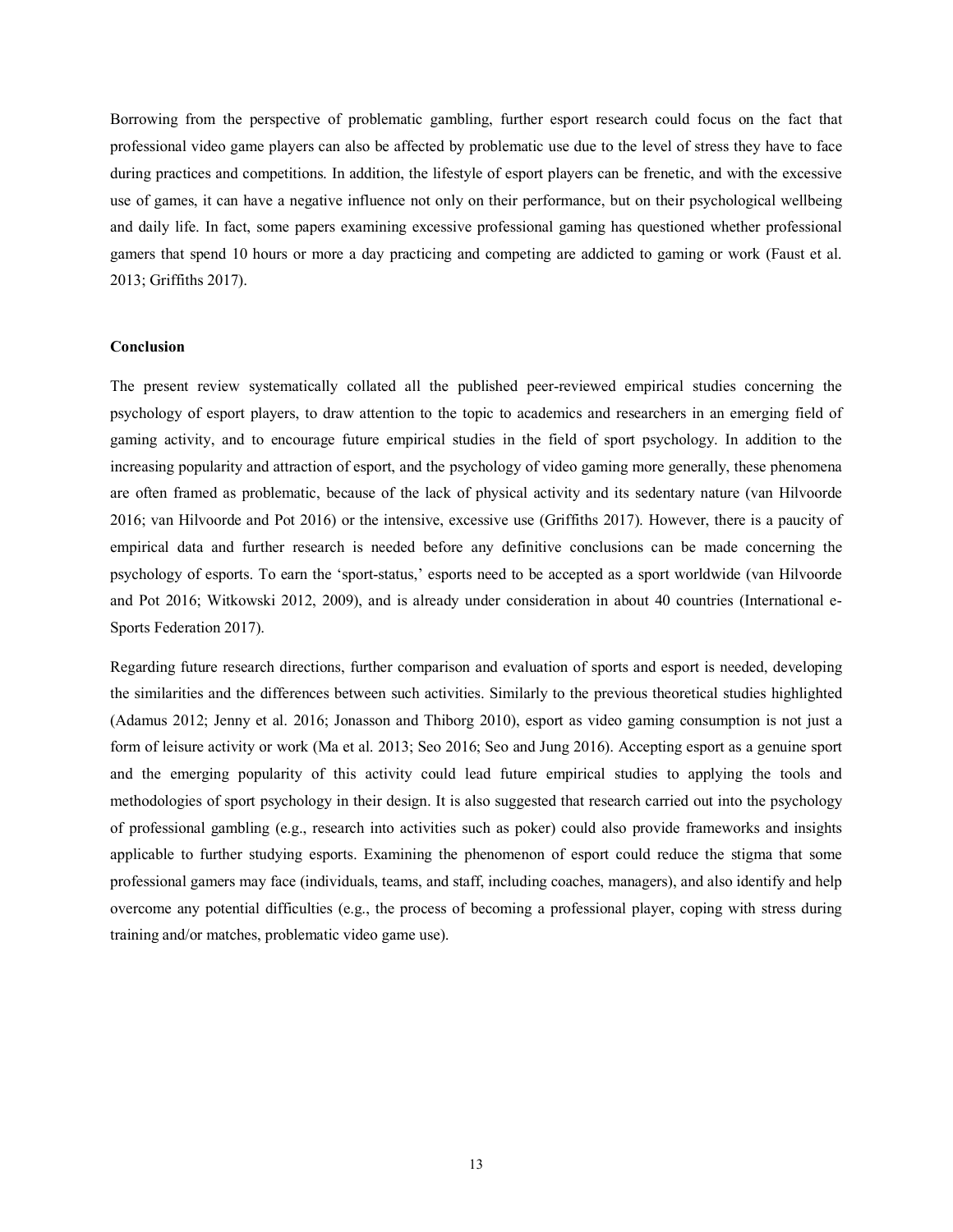## **References**

- Adamus, T. (2012). Playing computer games as electronic sport: In search of a theoretical framework for a new research field. In J. Fromme, & A. Unger (Eds.), *Computer games and new media cultures: A handbook of digital games studies* (pp. 477-490). Dordrecht: Springer Netherlands.
- Brock, T. (2017). Roger Caillois and e-sports: On the problems of treating play as work. *Games and Culture, 12*(4), 321-339.
- Caillois, R. (2001). *Man, play and games.* Chicago: University of Illinois Press.
- Campbell, J. (1965). *Hero with 1000 faces.* New York: World.
- Demetrovics, Z., Urbán, R., Nagygyörgy, K., Farkas, J., Zilahy, D., Mervó, B., … Harmath, E. (2011). Why do you play? The development of the motives for online gaming questionnaire (MOGQ). *Behavior Research Methods, 43*(3), 814-825.
- Elo, S., & Kyngäs, H. (2008). The qualitative content analysis process. *Journal of Advanced Nuring, 62*(1), 107-115.
- Engeström, Y. (1993). Developmental studies of work as a testbench of activity theory: The case of primary care medical practice. In S. Chaiklin, & J. Lave (Eds.), *Understanding practice: Perspectives on activity and context* (pp. 64-103). Cambridge: Cambridge University Press.
- Engeström, Y. (1999). Activity theory and individual and social transformation. In Y. Engeström, R. Miettinen, & R.-L. Punamäki (Eds.), *Perspectives on activity theory* (pp. 19-38). Cambridge: University Press.
- Engeström, Y., Miettinen, R., & Punamäki, R.-L. (1999). *Perspectives on activity theory.* Cambridge: Cambridge University Press.
- Entertainment Software Association (2017). Essential facts about the computer and video game industry. Retrieved February 8, 2017, from: http://www.theesa.com/wp-content/uploads/2017/04/EF2017\_FinalDigital.pdf.
- Faust, K., Meyer, J., & Griffiths, M. D. (2013). Competitive and professional gaming: Discussing potential benefits of scientific study. *International Journal of Cyber Behavior, Psychology and Learning, 3*(1), 67-77.
- Glaser, B., & Strauss, A. (1967). Grounded theory: The discovery of grounded theory. *Sociology, 12,* 27-49.
- Fisher, S. E., & Griffiths, M. D. (1995). Current trends in slot machine gambling: Research and policy issues. *Journal of Gambling Studies, 11*, 239-247.
- Greenberg, B. S., Sherry, J., Lachlan, K., Lucas, K., & Holmstrom, A. (2010). Orientations to video games among gender and age groups. *Simulation & Gaming, 41*(2), 238-259.
- Griffiths, M. D. (1991). Amusement machine playing in childhood and adolescence: A comparative analysis of video games and fruit machines. *Journal of Adolescence, 14*, 53-73.
- Griffiths, M. (2017). The psychosocial impact of professional gambling, professional video gaming & eSports. *Casino & Gaming International, 28*, 59-63.
- Griffiths, M. D., King, D. L. & Delfabbro, P. H. (2014). The technological convergence of gambling and gaming practices. In Richard, D.C.S., Blaszczynski, A. & Nower, L. (Eds.). *The Wiley-Blackwell handbook of disordered gambling* (pp. 327-346). Chichester: Wiley.
- Guttmann, A. (2004). *From ritual to record: The nature of modern sports.* New York: Columbia University Press.
- Hamari, J., & Sjöblom, M. (2017). What is eSports and why do people watch it? *Internet Research, 27*(2), 211-232.
- Hemphill, D. (2005). Cybersport. *Journal of the Philosophy of Sport, 32*(2), 195-207.
- Himmelstein, D., Liu, Y., & Shapiro, J. L. (2017). An exploration of mental skills among competitive League of Legend players. *International Journal of Gaming and Computer-Mediated Simulations, 9*(2), 1-21.
- Hing, N., Russell, A. M., Gainsbury, S. M., & Blaszczynski, A. (2016). A case of mistaken identity? A comparison of professional and amateur problem gamblers. *Journal of Gambling Studies, 32*(1), 277-289.
- International e-Sports Federation (2017). Member Nations. Retrieved February 8, 2018, from: http://www.iesf.org/about/#member-nations.
- Jenny, S. E., Manning, R. D., Keiper, M. C., & Olrich, T. W. (2016). Virtual(ly) athletes: Where esports fit within the definition of "sport". *Quest.* Epub ahead of print. doi:10.1080/00336297.2016.1144517.
- Johansson, A., & Götestam, K. G. (2004). Problems with computer games without monetary reward: Similarity to pathological gambling. *Psychological Reports, 95*(2), 641-650.
- Jonasson, K., & Thiborg, J. (2010). Electronic sport and its impact on future sport. *Sport in Society, 13*(2), 287-299.
- Katz, E., Blumler, J. G., & Gurevitch, M. (1973). Uses and gratifications research. *The Public Opinion Quarterly, 37*(4), 509-523.
- Kim, S. H., & Thomas, M. K. (2015). A stage theory model of professional video game players in South Korea: The socio-cultural dimensions of the development of expertise. *Asian Journal of Information Technology, 14*(5), 176-186.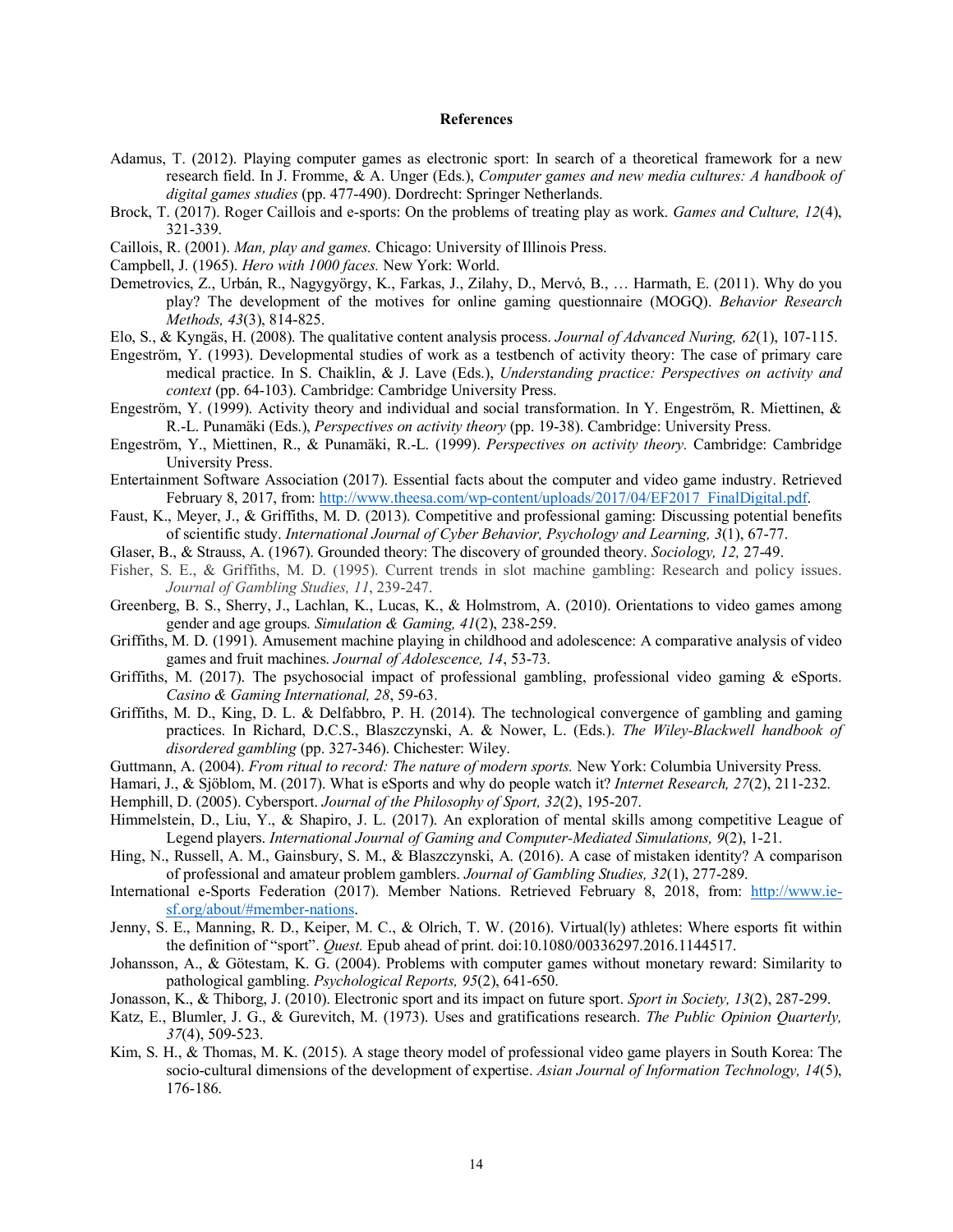- Kim, Y., & Ross, S. D. (2006). An exploration of motives in sport video gaming. *International Journal of Sports Marketing and Sponsorship, 8*(1), 28-40.
- King, D. L., Delfabbro, P. H. & Griffiths, M. D. (2010). Video game structural characteristics: A new psychological taxonomy. *International Journal of Mental Health and Addiction*, *8*, 90-106.
- King, D. L., Gainsbury, S. M., Delfabbro, P. H., Hing, N., & Abarbanel, B. (2015). Distinguishing between gaming and gambling activities in addiction research. *Journal of Behavioral Addictions, 4*(4), 215-220.
- Király, O., Nagygyörgy, K., Koronczai, B., Griffiths, M. D., & Demetrovics, Z. (2015). Assessment of problematic internet use and online video gaming. In E. Aboujaoude, & V. Starcevic (Eds.), *Mental health in the digital age: Grave dangers, great promise* (pp. 46-68). New York: Oxford University Press.
- Kuss, D. J., Griffiths, M. D., & Pontes, H. M. (2016). Chaos and confusion in DSM-5 diagnosis of Internet Gaming Disorder: Issues, concerns, and recommendations for clarity in the field. *Journal of Behavioral Addictions, 6*(2), 103-109.
- Kuss, D. J., Griffiths, M. D., & Pontes, H. M. (2017). DSM-5 diagnosis of Internet Gaming Disorder: Some ways forward in overcoming issues and concerns in the gaming studies field: Response to the commentaries. *Journal of Behavioral Addictions, 6*(2), 133-141.
- Lee, D., Cheon, W., Judge, L., Shin, H., & Kim, K. (2012). Motives and marketing stimuli affecting esports consumption: Cross-cultural perspectives. I*nternational Journal of Sport Management, 13*(2), 203-223.
- Lee, D., & Schoenstedt, L. J. (2011). Comparison of eSports and traditional sports consumption motives. *The ICHPER-SD Journal of Research in Health, Physical Education, Recreation, Sport & Dance, 6*(2), 39-44.
- Lee, J.-Y., An, J.-W., & Lee, S.-W. (2014). Factors affecting eSports audience satisfaction-The case of League of Legends. *Journal of Korea Game Society, 14*(3), 35-46.
- Lopez-Gonzalez, H., & Griffiths, M. D. (2016). Understanding the convergence of markets in online sports betting. *International Review for the Sociology of Sport.* Epub ahead of print. doi: 10.1177/1012690216680602
- Ma, H., Wu, Y., & Wu, X. (2013). Research on essential difference of e-sport and online game. In W. Du (Ed.), *Informatics and management science V* (pp. 615-621). London: Springer.
- Martončik, M. (2015). e-Sports: Playing just for fun or playing to satisfy life goals? *Computers in Human Behavior, 48*, 208-211.
- Mäyrä, F. (2008). *An introduction to game studies.* London: Sage Publications Ltd.
- McCormack, A., & Griffiths, M. D. (2012). What differentiates professional poker players from recreational poker players? A qualitative interview study. *International Journal of Mental Health and Addiction, 10*(2), 243- 257.
- Newzoo (2017). Global Esports Market Report 2017. Retrieved February 8, 2018, from: https://newzoo.com/insights/trend-reports/global-esports-market-report-2017-light/
- Phillips, C. A., Rolls, S., Rouse, A., & Griffiths, M. D. (1995). Home video game playing in schoolchildren: A study of incidence and patterns of play. *Journal of Adolescence, 18*(6), 687-691.
- Pöhlmann, K., & Brunstein, J. C. (1997). GOALS: Ein fragebogen zur messung von lebenszielen. *Diagnostica, 43*(1), 103 - 119.
- Recher, J., & Griffiths, M. D. (2012). An exploratory qualitative study of online poker professional players. *Social Psychological Review, 14*(2), 13-25.
- Ryan, R. M., & Deci, E. L. (2000). Intrinsic and extrinsic motivations: Classic definitions and new directions. *Contemporary Educational Psychology, 25*(1), 54-67.
- Ryan, R. M., Rigby, C. S., & Przybylski, A. (2006). The motivational pull of video games: A self-determination theory approach. *Motivation and Emotion, 30*(4), 344-360.
- Seo, Y. (2016). Professionalized consumption and identity transformations in the field of eSports. *Journal of Business Research, 69*(1), 264-272, doi:http://dx.doi.org/10.1016/j.jbusres.2015.07.039.
- Seo, Y., & Jung, S.-U. (2016). Beyond solitary play in computer games: The social practices of eSports. *Journal of Consumer Culture, 16*(3), 635-655.
- Sherry, J. L., Lucas, K., Greenberg, B. S., & Lachlan, K. (2006). Video game uses and gratifications as predictors of use and game preference. In P. Vorderer, & J. Bryant (Eds.), *Playing video games: Motives, responses, and consequences* (pp. 213-224). Mahwah, NJ: Lawrence Erlbaum Associates.
- Stebbins, R. A. (1982). Serious leisure: A conceptual statement. *Pacific Sociological Review, 25*(2), 251-272.
- Suits, B. (2007). The elements of sport. *Ethics in Sport, 2*, 9-19.
- Taylor, T. (2012). *Raising the stakes: E-sports and the professionalization of computer gaming*. Cambridge: The MIT Press.
- Thompson, C. J. (1997). Interpreting consumers: a hermeneutical framework for deriving marketing insights from the texts of consumers' consumption stories. *Journal of Marketing Research, 34,* 438-455.